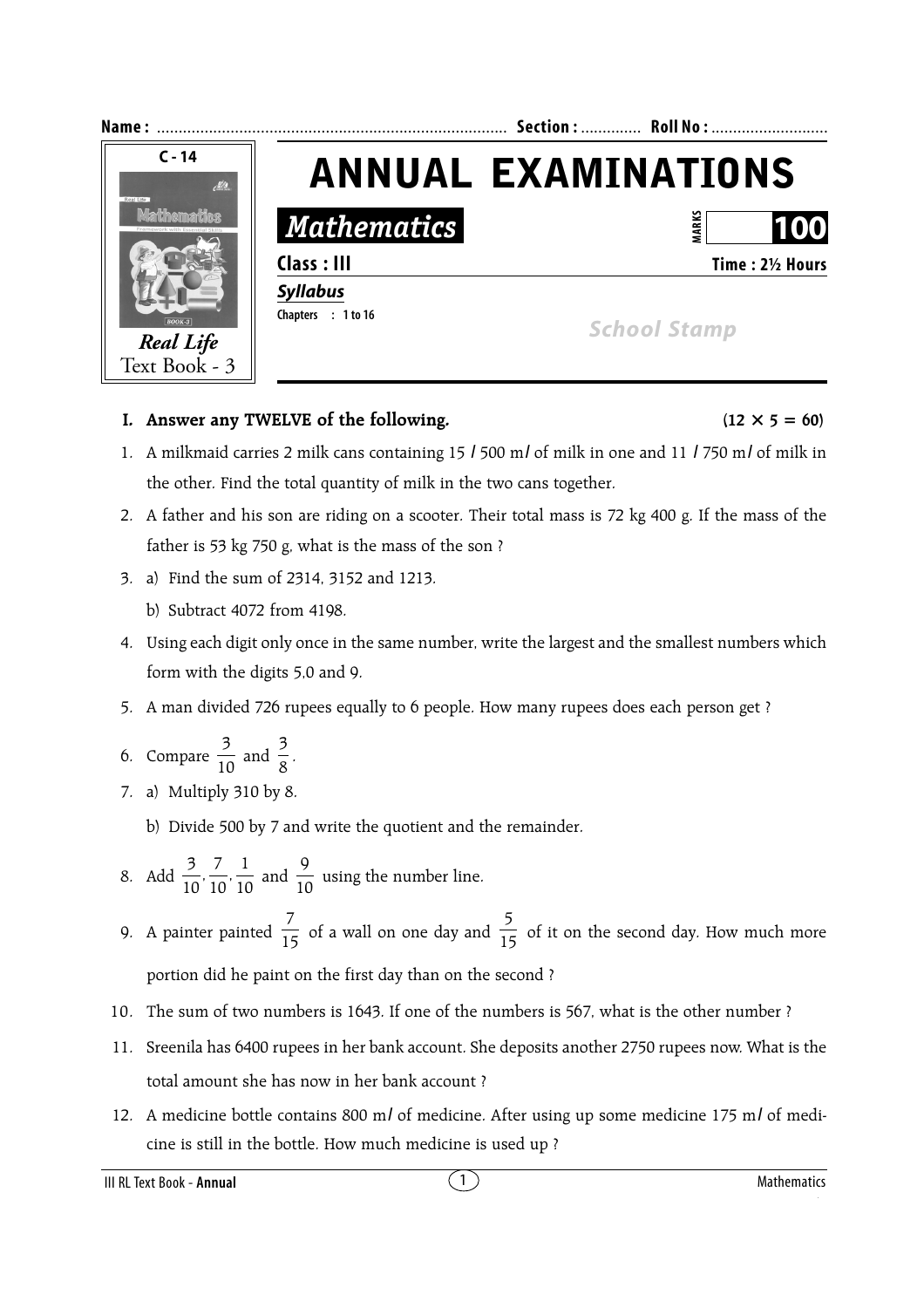- 13. a) Convert 10 days 15 hours into hours.
	- b) Write down the time shown on each clock dial. (in the box given)



14. Write the names of the following pictures.



15. The following pictograph depicts the number of plants in a garden. Each symbol represents 20 plants.

| Rose     |   |   |   |   |   |  |
|----------|---|---|---|---|---|--|
| Lily     | ↭ | ↭ | ↭ | ↭ | ↭ |  |
| Jasmine  |   |   |   |   |   |  |
| Marigold |   |   |   |   |   |  |

## **Questions :**

- 1. Which plants are the highest in number ? What is their number ?
- 2. Which plants are the least in number ? What is their number ?
- 3. What number do the lily and the rose plants together make ?
- 4. How many more jasmine plants than rose plants are there ?
- 5. Which plants are less in number ? Lily or Marigold ? What is the less number ?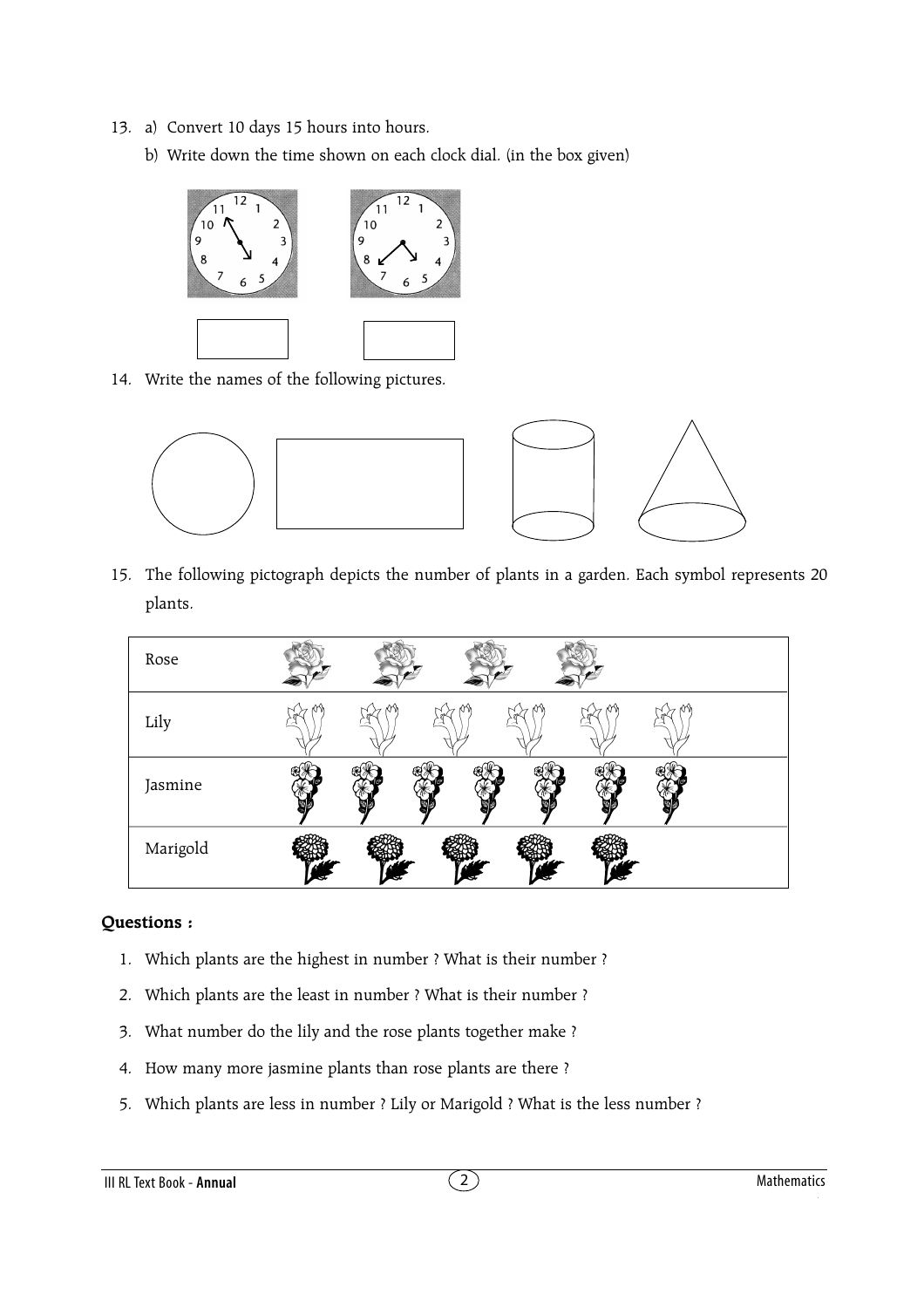|      |                                                | II. Choose the correct answer and write its letter in bracket.                       |                   | $(10 \times 1 = 10)$  |
|------|------------------------------------------------|--------------------------------------------------------------------------------------|-------------------|-----------------------|
|      | 1. $\frac{1}{3}$ of 75 =                       |                                                                                      |                   | $\left($              |
|      | a) $25$                                        | b) $15$                                                                              | c) $19$           |                       |
|      | 2. Liquid medicines are measured in            |                                                                                      |                   | $\lambda$<br>$\left($ |
|      | a) gram                                        | b) metre                                                                             | c) litre          |                       |
|      |                                                | 3. 6105, 6110, 6115, _______ (write the next numeral)                                |                   |                       |
|      | a) 6100                                        | b) 6120                                                                              | c) $6020$         |                       |
|      |                                                | 4. Write the numeral for one thousand seventy nine.                                  |                   | $\left($              |
|      | a) 1079                                        | b) 1179                                                                              | c) $1097$         |                       |
| 5.   | Multiply 800 by 9                              |                                                                                      |                   | $\lambda$<br>$\left($ |
|      | a) 2700                                        | b) 7200                                                                              | c) $1800$         |                       |
|      | 6. $252 \div 7 =$                              |                                                                                      |                   | $\left($              |
|      | a) $46$                                        | b) $36$                                                                              | c) $26$           |                       |
|      | 7. $\frac{5}{8}$ means                         |                                                                                      |                   |                       |
|      | a) 5 eights                                    | b) 8 fives                                                                           | c) 8 eights       |                       |
|      | 8. 600 m/ + 200 m/ =                           |                                                                                      |                   |                       |
|      | a) $400 \text{ m}$                             | b) 800 m/                                                                            | c) $90 \text{ m}$ |                       |
| 9.   | A rectangle has _____________ sides.           |                                                                                      |                   |                       |
| 10.  | a) four<br>The short form of $2000 + 80 + 5 =$ | b) three                                                                             | c) five           |                       |
|      | a) 2850                                        | b) 2085                                                                              | c) $2058$         |                       |
| III. | Fill in the blanks.                            |                                                                                      |                   | $(10 \times 1 = 10)$  |
| 1.   | $20 \text{ hours} =$ minutes.                  |                                                                                      |                   |                       |
|      |                                                |                                                                                      |                   |                       |
| 3.   | A cuboid has __________________ faces.         |                                                                                      |                   |                       |
| 4.   |                                                | The standard unit of measuring mass is ______________                                |                   |                       |
| 5.   |                                                |                                                                                      |                   |                       |
| 6.   |                                                |                                                                                      |                   |                       |
| 7.   |                                                | Dividend = $\frac{1}{\sqrt{1-\frac{1}{n}}}\times \text{quotient} + \text{remainder}$ |                   |                       |
| 8.   |                                                |                                                                                      |                   |                       |
| 9.   |                                                |                                                                                      |                   |                       |
| 10.  |                                                | The longer hand on the clock dial shows                                              |                   |                       |
|      | III RL Text Book - Annual                      | $\circled{3}$                                                                        |                   | Mathematics           |